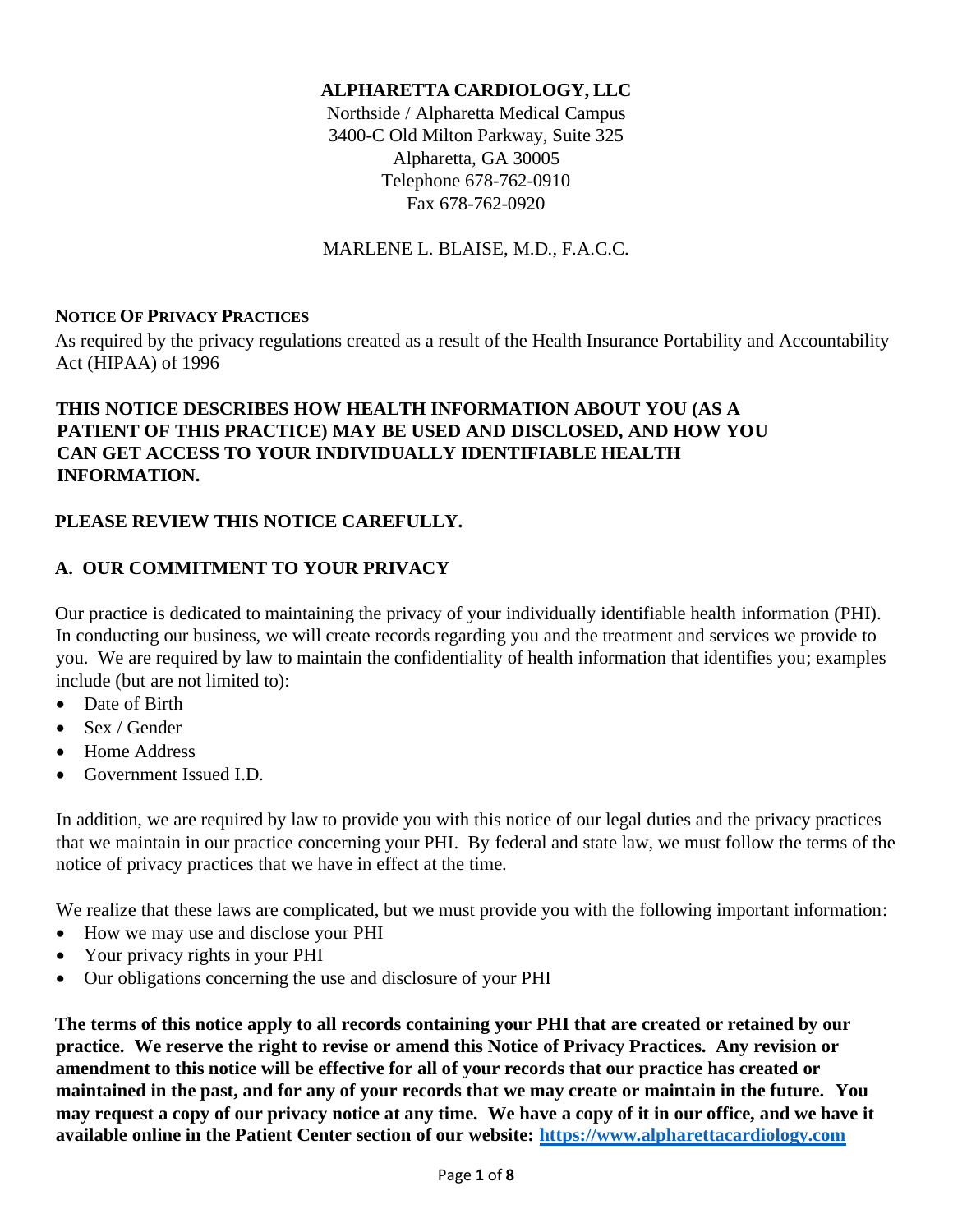## **B. IF YOU HAVE QUESTIONS ABOUT THIS NOTICE, PLEASE CONTACT:**

Alpharetta Cardiology, LLC 3400-C Old Milton Parkway, Suite 325 Alpharetta, GA 30005 678-762-0910

### **C. WE MAY USE AND DISCLOSE YOUR INDIVIDUALLY IDENTIFIABLE HEALTH INFORMATION (PHI) IN THE FOLLOWING WAYS**

The following categories describe the different ways we may use and disclose your PHI.

- **1. Treatment**. Our practice may use your PHI to treat you. For example, we may ask you to have laboratory tests (such as blood or urine tests), and we may use the results to help us reach a diagnosis. We might use your PHI in order to write a prescription for you, or we might disclose your PHI to a pharmacy when we order a prescription for you. Many of the people who work for our practice – including, but not limited to, our doctors and nurses – may use or disclose your PHI in order to treat you or to assist others in your treatment. Additionally, we may disclose your PHI to others who may assist in your care, such as your spouse, children or parents. Finally, we may also disclose your PHI to other health care providers for purposes related to your treatment.
- **2. Payment**. Our practice may use and disclose your PHI in order to bill and collect payment for the services and items you may receive from us. For example, we may contact your health insurer to certify that you are eligible for benefits (and for what range of benefits), and we may provide your insurer with details regarding your treatment to determine if your insurer will cover or pay for your treatment. We may use and disclose your PHI to obtain payment from third parties that may be responsible for such costs, such as family members. Also, we may use your PHI to bill you directly for services and items. We may disclose your PHI to other health care providers and entities to assist in their billing and collection efforts.
- **3. Health Care Operations**. Our practice may use and disclose your PHI to operate our business. For example, our practice may use your PHI to evaluate the quality of care you received from us, or to conduct cost-management and business planning activities for our practice. We may disclose your PHI to other health care providers and entities to assist in their health care operations.
- **4. Appointment Reminders**. Our practice may use and disclose your PHI to contact you and remind you of an appointment.
- **5. Treatment Options**. Our practice may use and disclose your PHI to other providers who may become involved in your care.
- **6. Health-Related Benefits and Services**. Our practice may use and disclose your PHI to other providers who may be involved with your health benefits.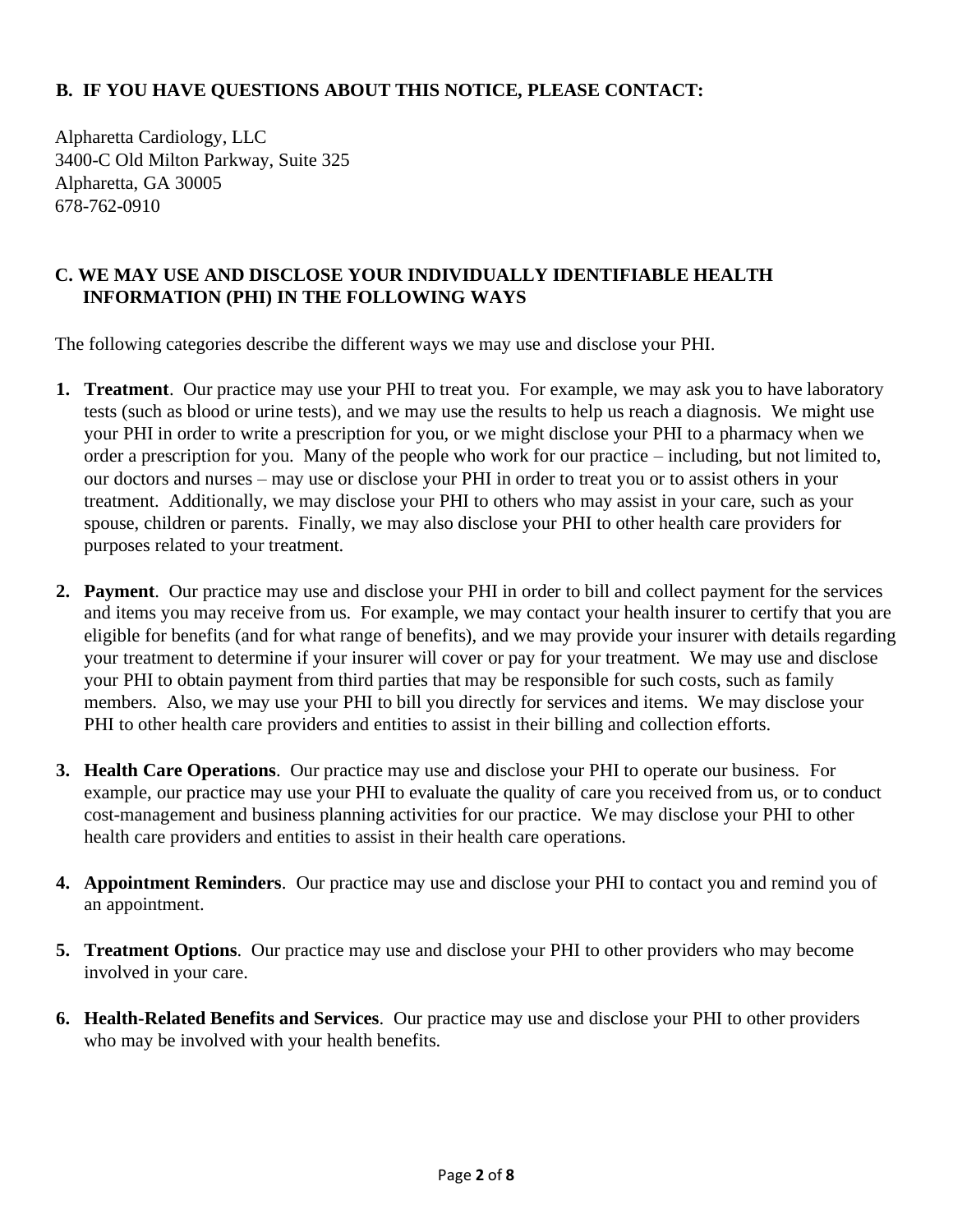- **7. Release of Information to Family/Friends**. Our practice may release your PHI to a friend or family member of your choosing who is involved in your care.
- **8. Disclosures Required By Law**. Our practice will use and disclose your PHI when we are required to do so by federal, state or local law. Examples include (but are not limited to):
	- Disability claims
	- Matters related to law enforcement
	- Instances when insurance companies request additional information before agreeing to make a payment
	- Occasions when medical examiners request information for a patient who has passed away

# **D. USE AND DISCLOSURE OF YOUR PHI IN CERTAIN SPECIAL CIRCUMSTANCES**

The following categories describe unique scenarios in which we may use or disclose your identifiable health information:

- **1. Public Health Risks**. Our practice may disclose your PHI to public health authorities that are authorized by law to collect information for the purpose of:
	- Maintaining vital records, such as births and deaths
	- Reporting child abuse or neglect
	- Preventing or controlling disease, injury, or disability
	- Notifying a person regarding potential exposure to a communicable disease
	- Notifying a person regarding a potential risk for spreading or contracting a disease or condition
	- Reporting reactions to drugs or problems with products or devices
	- Notifying individuals if a product or device they may be using has been recalled
	- Notifying appropriate government agencies and authorities regarding the potential abuse or neglect of an adult patient (including domestic violence); however, we will only disclose this information if the patient agrees or we are required or authorized by law to disclose this information
	- Notifying your employer under limited circumstances related primarily to workplace injury, illness, or medical surveillance
- **2. Health Oversight Activities**. Our practice may disclose your PHI to a health oversight agency for activities authorized by law. Oversight activities can include investigations, inspections, audits, surveys, licensure and disciplinary actions; civil, administrative, and criminal procedures or actions; or other activities necessary for the government to monitor government programs, compliance with civil rights laws and the health care system in general.
- **3. Lawsuits and Similar Proceedings**. Our practice may use and disclose your PHI in response to a court or administrative order, if you are involved in a lawsuit or similar proceeding. We also may disclose your PHI in response to a discovery request, subpoena, or other lawful process by another party involved in the dispute, but only if we have made an effort to inform you of the request or to obtain an order protecting the information the party has requested.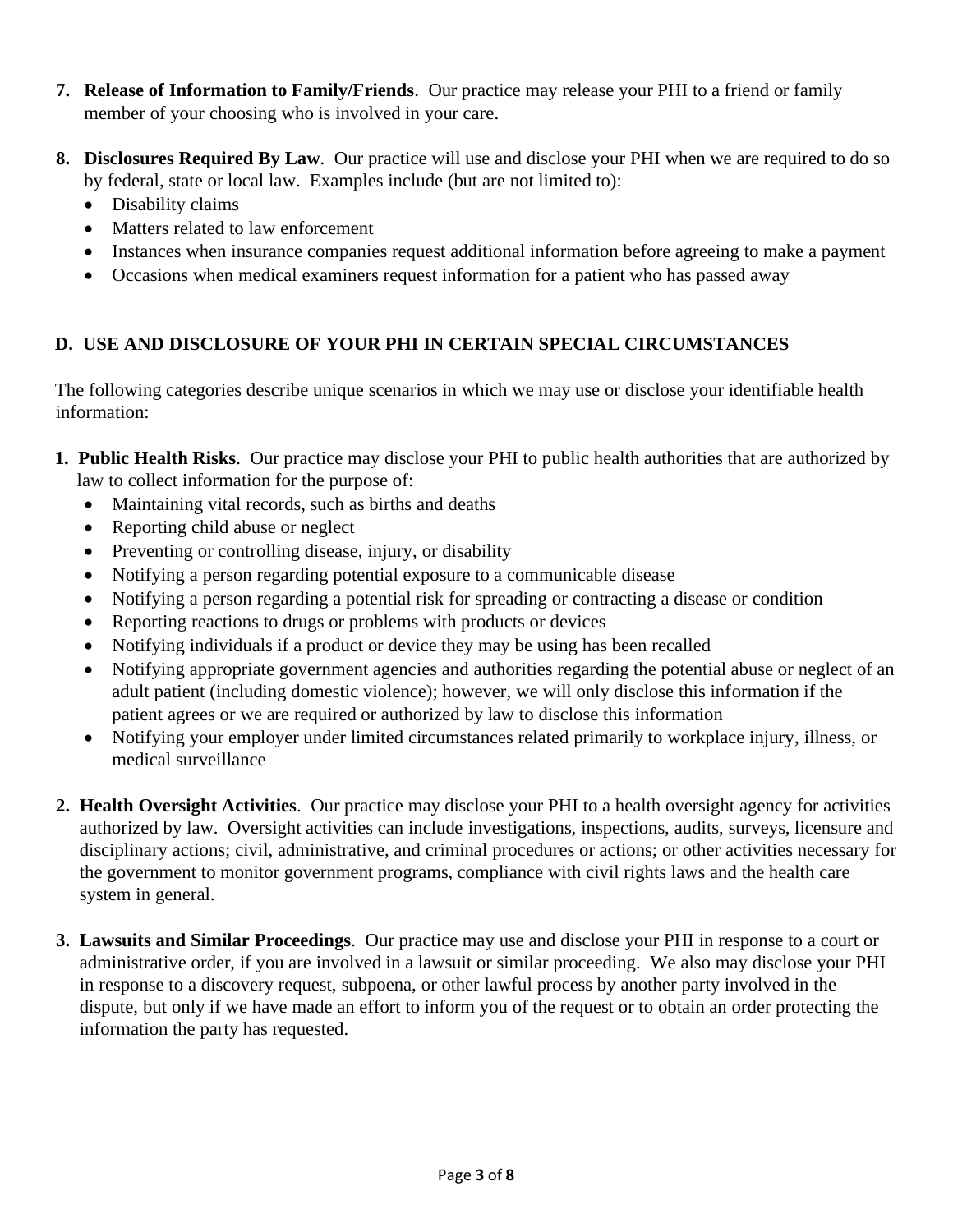- **4. Law Enforcement**. We may release PHI if asked to do so by a law enforcement official:
	- Regarding a crime victim in certain situations, if we are unable to obtain the person's agreement
	- Concerning a death we believe has resulted from criminal conduct
	- Regarding criminal conduct at our offices
	- In response to a warrant, summons, court order, subpoena or similar legal process
	- To identify/locate a suspect, material witness, fugitive or missing person
	- In an emergency, to report a crime (including the location or victim(s) of the crime, or the description, identity or location of the perpetrator)
- **5. Deceased Patients**. Our practice may release PHI to a medical examiner or coroner to identify a deceased individual or to identify the cause of death. If necessary, we also may release information in order for funeral directors to perform their jobs.
- **6. Organ and Tissue Donation**. Our practice may release your PHI to organizations that handle organ, eye or tissue procurement, or transplantation; including organ donation banks in order to facilitate organ or tissue donation and transplantation if you are an organ donor.
- **7. Research**. Our practice may use and disclose your PHI for research purposes in certain limited circumstances. We will obtain your written authorization to use your PHI for research purposes except when The Institutional Review Board (IRB) has determined that the waiver of your authorization satisfies the following: (i) the use or disclosure involves no more than a minimal risk to the individual's privacy based on the following: (a) an adequate plan to protect the identifiers from improper use and disclosure; (b) an adequate plan to destroy the identifiers at the earliest opportunity consistent with the research (unless there is a health or research justification for retaining the identifiers or such retention is otherwise required by law); and (c) adequate written assurances that the PHI will not be re-used or disclosed to any other person or entity (except as required by law) for authorized oversight of the research study, or for other research for which the use or disclosure would otherwise be permitted; (ii) the research could not practicably be conducted without the waiver; and (iii) the research could not practicably be conducted without access to and use of the PHI.
- **8. Serious Threats to Health or Safety**. Our practice may use and disclose your PHI when necessary to reduce or prevent a serious threat to your health and safety or the health and safety of another individual or the public. Under these circumstances, we will only make disclosures to a person or organization able to help prevent the threat.
- **9. Military**. Our practice may disclose your PHI if you are a member of U.S. or foreign military forces (including veterans) and if required by the appropriate authorities.
- **10. National Security**. Our practice may disclose your PHI to federal officials for intelligence and national security activities authorized by law. We also may disclose your PHI to federal officials in order to protect the President, other officials or foreign heads of state, or to conduct investigations.
- **11. Inmates**. Our practice may disclose your PHI to correctional institutions or law enforcement officials if you are an inmate or under the custody of a law enforcement official. Disclosure for these purposes would be necessary: (a) for the institution to provide health care services to you, (b) for the safety and security of the institution, and/or (c) to protect your health and safety or the health and safety of other individuals.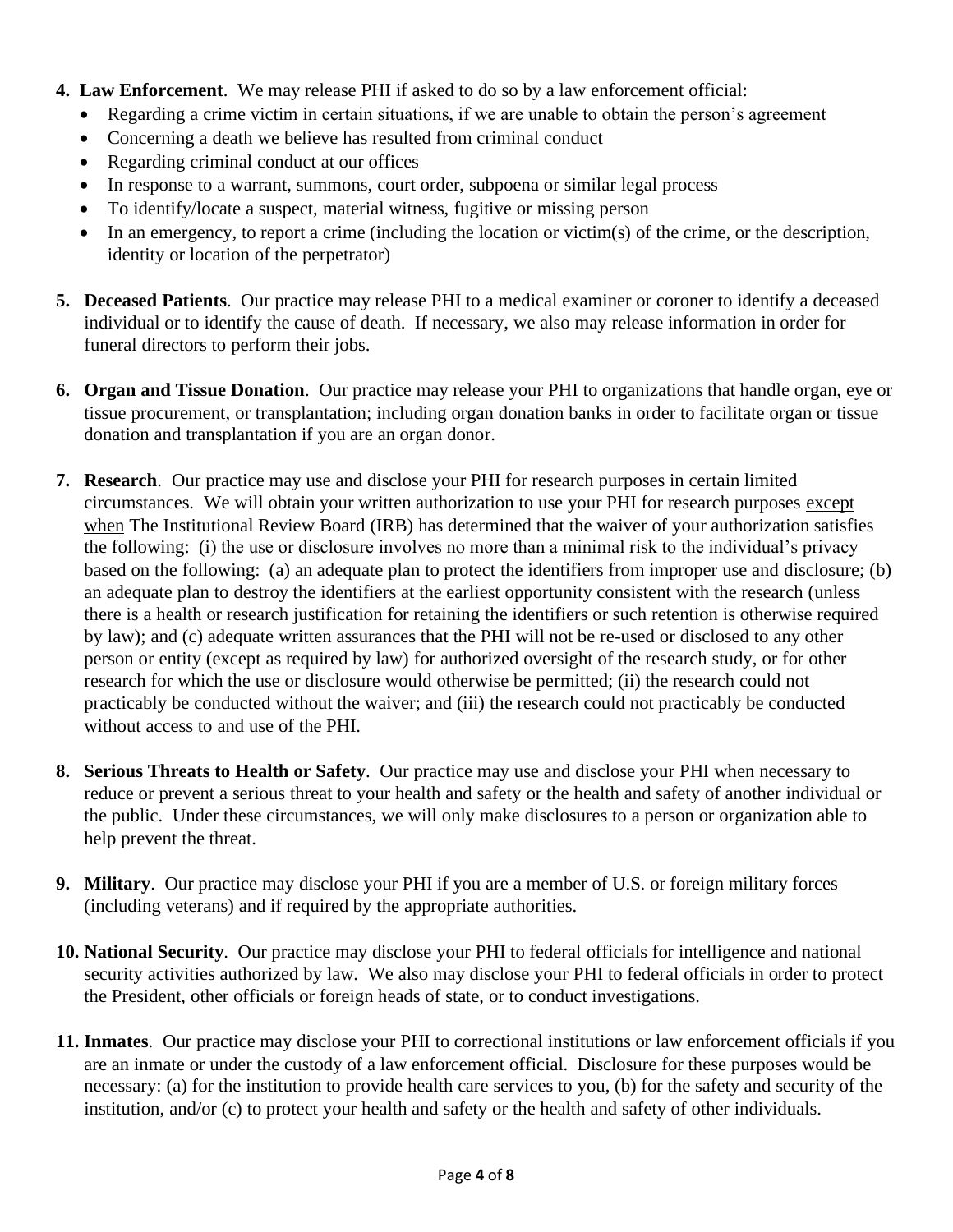**12. Workers' Compensation**. Our practice may release your PHI for workers' compensation and similar programs.

# **E. YOUR RIGHTS REGARDING YOUR PHI**

You have the following rights regarding the PHI that we maintain about you:

- **1. Confidential Communications**. You have the right to request that our practice communicate with you about your health and related issues in a particular manner or at a certain location. For instance, you may ask that we contact you at home, rather than at work. In order to request a type of confidential communication, you must make a written request to **Alpharetta Cardiology, LLC** specifying the requested method of contact, or the location where you wish to be contacted. Our practice will accommodate **reasonable** requests. You do not need to give a reason for your request.
- **2. Requesting Restrictions**. You have the right to request a restriction in our use or disclosure of your PHI for treatment, payment or health care operations. Additionally, you have the right to request that we restrict our disclosure of your PHI to only certain individuals involved in your care or the payment for your care, such as family members and friends. **We are not required to agree to your request**; however, if we do agree, we are bound by our agreement except when otherwise required by law, in emergencies, or when the information is necessary to treat you. In order to request a restriction in our use or disclosure of your PHI, you must make your request in writing to **Alpharetta Cardiology, LLC.** Your request must describe in a clear and concise fashion:
	- The information you wish restricted;
	- Whether or not you are requesting to limit our practice's use, disclosure or both
	- To whom you want the limits to apply.
- **3. Inspection and Copies**. You have the right to inspect and obtain a copy of the PHI that may be used to make decisions about you, including patient medical records and billing records. You must submit your request in writing to **Alpharetta Cardiology, LLC** in order to inspect and/or obtain a copy of your PHI. Our practice may charge a fee for the costs of copying, mailing, labor and supplies associated with your request.
- **4. Amendment**. You may ask us to amend your health information if you believe it is incorrect or incomplete, and your amendment request be submitted within 30 days of your office visit. To request an amendment, your request must be made in writing and submitted to **Alpharetta Cardiology, LLC**. You must provide us with a reason that supports your request for amendment. Our practice will deny your request if you fail to submit your request (and the reason supporting your request) in writing. Also, we may deny your request if you ask us to amend information that is in our opinion:
	- Accurate and complete
	- Not part of the PHI kept by or for the practice
	- Not part of the PHI which you would be permitted to inspect and copy
	- Not created by our practice, unless the individual or entity that created the information is not available to amend the information.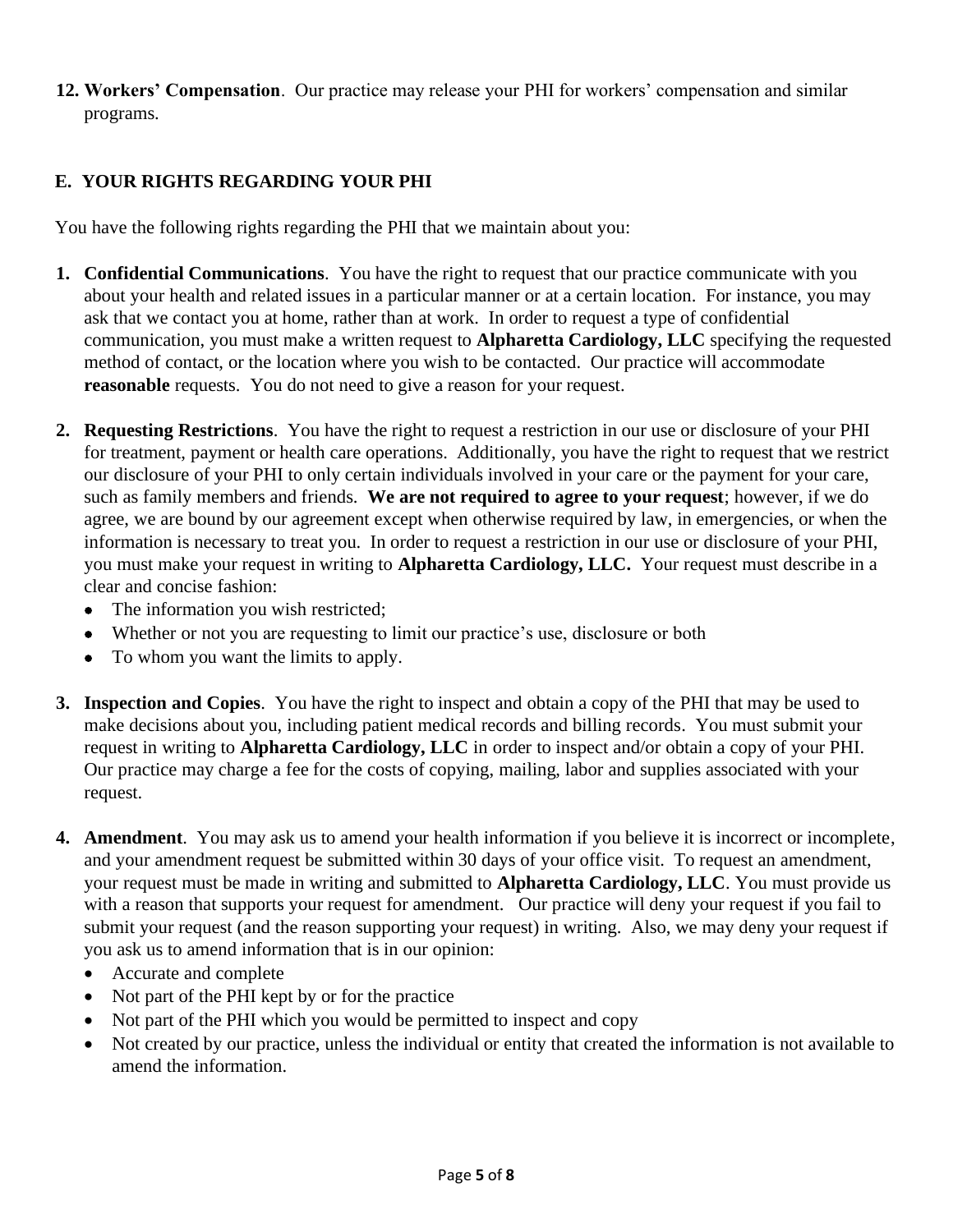- **5. Accounting of Disclosures**. All of our patients have the right to request an "accounting of disclosures." An "accounting of disclosures" is a list of certain non-routine disclosures our practice has made of your PHI for non-treatment or operations purposes. Use of your PHI as part of the routine patient care in our practice is not required to be documented. For example, the doctor shares information with the nurse; or the billing department using your information to file your insurance claim. In order to obtain an accounting of disclosures, you must submit your request in writing to **Alpharetta Cardiology, LLC.**
- **6. Right to a Paper Copy of This Notice**. You are entitled to receive a paper copy of our notice of privacy practices. You may ask us to give you a copy of this notice at any time. To obtain a paper copy of this notice, contact **Alpharetta Cardiology, LLC.**
- **7. Right to File a Complaint**. If you believe your privacy rights have been violated, you may file a complaint with our practice or with the Secretary of the Department of Health and Human Services. To file a complaint with our practice, contact **Alpharetta Cardiology, LLC**. All complaints must be submitted in writing. **You will not be penalized for filing a complaint**.
- **8. Right to Provide an Authorization for Other Uses and Disclosures**. Our practice will obtain your written authorization for uses and disclosures that are not identified by this notice or permitted by applicable law. Any authorization you provide to us regarding the use and disclosure of your PHI may be revoked at any time in writing. After you revoke your authorization, we will no longer use or disclose your PHI for the reasons described in the authorization. Please note, we are required to retain records of your care.

Again, if you have any questions regarding this notice or our health information privacy policies, please contact **Alpharetta Cardiology, LLC**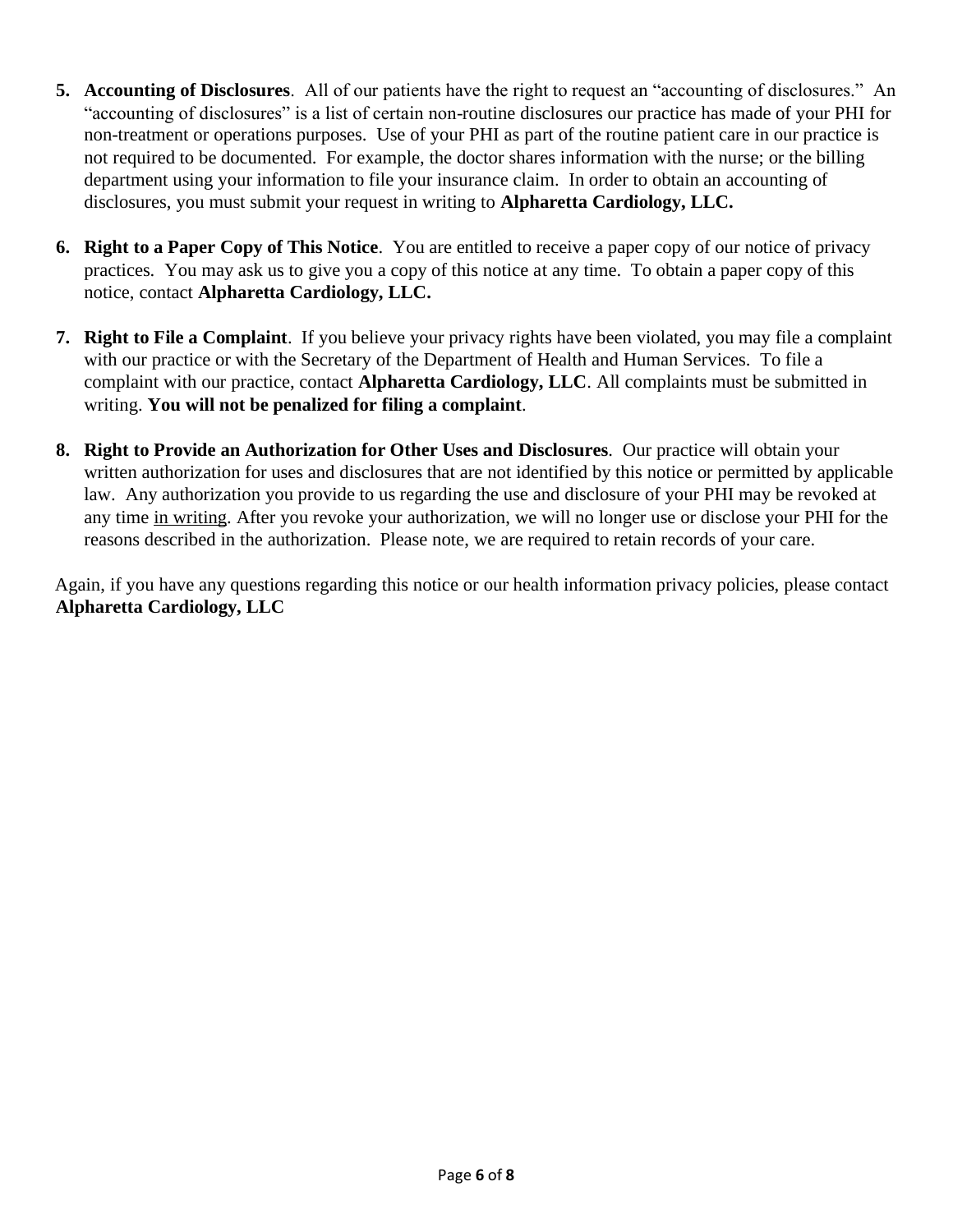# **EXHIBIT 4 ALPHARETTA CARDIOLOGY, LLC MARLENE L. BLAISE, MD, FACC**

## **RECEIPT OF NOTICE OF PRIVACY PRACTICES WRITTEN ACKNOWLEDGEMENT FORM.**

I, \_\_\_\_\_\_\_\_\_\_\_\_\_\_\_\_\_\_\_\_, have received and read a copy of **ALPHARETTA CARDIOLOGY LLC**'s Notice of Print Patient Name Privacy Practices.

 $\overline{\phantom{a}}$  , and the contract of the contract of the contract of the contract of the contract of the contract of the contract of the contract of the contract of the contract of the contract of the contract of the contrac

Signature of Patient Date